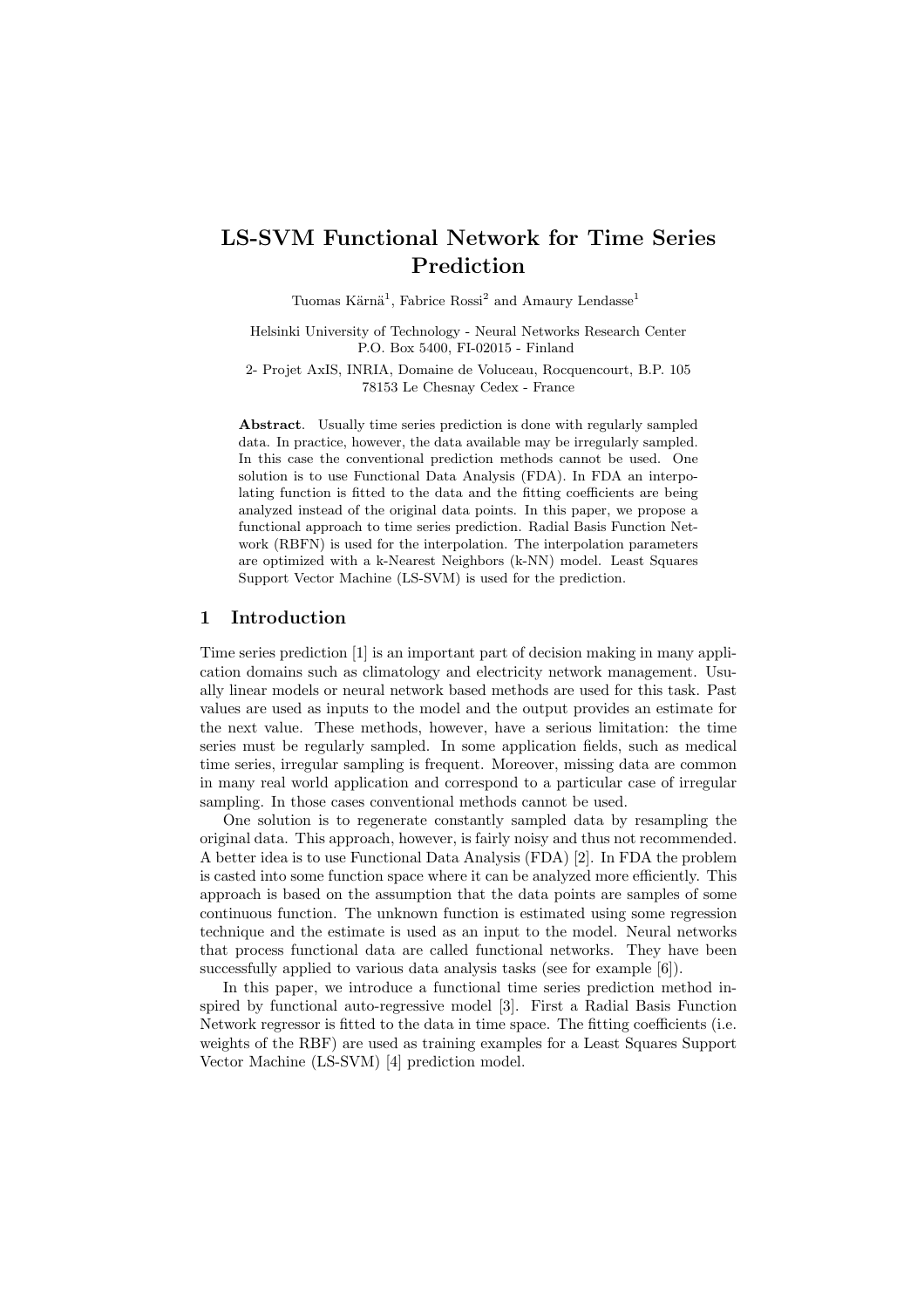The concept of functional networks is discussed in Section 2. In Section 3 the LS-SVM is presented briefly and in Section 4 the prediction method is outlined. An application to real world data is presented in Section 5.

# 2 Functional Networks

Functional networks stand for neural networks that process functional data instead of  $\mathbb{R}^n$  data, using principals from Functional Data Analysis [2] For more detailed information about functional networks see for instance [6] and [8]. In literature functional data has been successfully applied to some neural networks models, mainly Radial Basis Function Networks (RBFN) and Multilayer Perceptrons (MLP) [6].

FDA can be considered as an extension to traditional data analysis. Multivariate analysis consists mainly of just vector operations, including norm and inner product. However, these operations are available on any Hilbert space and thus also on some function spaces such as  $L^2$ . Therefore much of the developed data analysis theory can be applied directly on functional data.

In practice functional data are never directly available: each function is known via a set of (input, output) pairs, possibly corrupted by noise. The first step is to try to estimate these underlying functions by projecting the data on some functional basis. Since function spaces in general are infinite dimensional, the basis must be truncated (as in the case of Fourier transform) or some approximation must be applied (as in the case of b-splines).

Let us assume that we have  $N$  observations and each observation consists of  $m_i$  pairs of measurements  $(\mathbf{x}_j^i, y_j^i)_{j=1}^{m_i}$ , where  $\mathbf{x}_j^i \in \mathbb{R}^p$ ,  $y_j^i \in \mathbb{R}$  and  $i = 1, ..., N$ . Basic assumption of FDA is that there is a regular function  $f_i \in L^2$  such that  $y_j^i = f_i(\mathbf{x}_j^i) + s_j^i$ , where  $s_j^i$  stands for the observation noise. Knowing the truncated basis  $\varphi_i$  of the finite-dimensional function space A we can approximate  $f_i$ by minimizing the training error,

$$
\min J(\mathbf{w}_i) = \sum_{j=1}^{m_i} \left( y_j^i - \hat{f}_i(\mathbf{x}_j^i) \right)^2 \text{ with } \hat{f}_i(\mathbf{x}) = \sum_{l=1}^q w_{i,l} \varphi_l(\mathbf{x}),
$$

where  $w_{i,l}$  are the fitting coefficients and q is the dimension of A.

The function  $\hat{f}_i$  is uniquely defined by the numerical regression coefficients  $\mathbf{w}_i = [w_{i,1}, w_{i,2}, \dots, w_{i,q}]^T$ . Since the basis functions are not usually orthonormal (think to B-splines for instance) we transform the coefficients according to

$$
\boldsymbol{\omega}_i = \mathbf{U} \mathbf{w}_i
$$

where U is the Choleski decomposition  $\mathbf{\Phi} = \mathbf{U}^T \mathbf{U}$  of the matrix  $\mathbf{\Phi}_{i,j} = \langle \varphi_i, \varphi_j \rangle$ . Euclidean operations (e.g., scalar product) on the transformed coefficients are equivalent to the corresponding operations in the functional space [6] (e.g. functional inner product): once the function estimates  $\omega_i$  have been obtained any conventional neural network model can be used for analysis.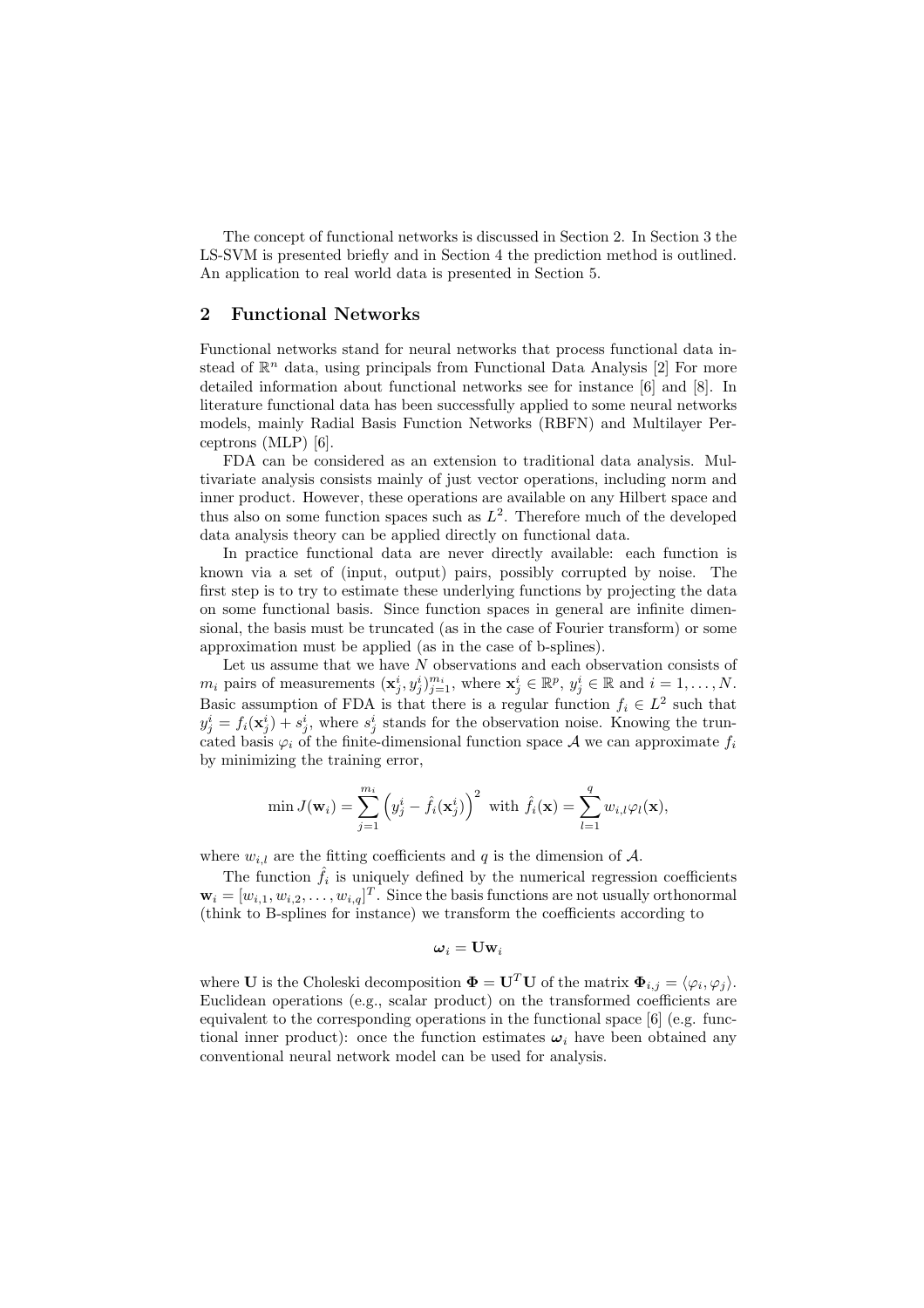## 3 LS-SVM for regression

LS-SVM is a least squares modification to the Support Vector Machine (SVM) [4]. The major advantage of LS-SVM is that it is computationally very cheap while it still possesses some important properties of the SVM. In this section we will briefly discuss the LS-SVM method for a regression task. For more detailed information see [4].

Again assume that we have a set of examples  $(x_i, y_i)_{i=1}^N$  and the goal is to estimate a function  $f$  as mentioned in the previous section. Basically we define a N dimensional function space by defining the mappings  $\boldsymbol{\varphi} = [\varphi_1, \varphi_2, \dots, \varphi_N]^T$ according to the measured points.

The LS-SVM model is of the form  $\hat{f}(\boldsymbol{x}) = \mathbf{w}^T \varphi(\boldsymbol{x}) + b$  where w is a weight vector and  $b$  is a bias term. The optimization problem is the following,

$$
\min J(\mathbf{w}, \boldsymbol{\epsilon}) = \frac{1}{2} \mathbf{w}^T \mathbf{w} + \gamma \frac{1}{2} \sum_{i=1}^N \epsilon_i^2
$$
  
so that  $y_i = \mathbf{w}^T \varphi(\mathbf{x}_i) + b + \epsilon_i, \quad i = 1, ..., N$ 

where the fitting error is denoted by  $\epsilon_i$ . Hyper-parameter  $\gamma$  controls the trade-off between the smoothness of the function and the accuracy of the fitting. This optimization problem leads to a solution,

$$
\hat{f}(\boldsymbol{x}) = \sum_{i=1}^N \alpha_i K(\boldsymbol{x}, \boldsymbol{x}_i) + b
$$

where  $\alpha_i$  are the coefficients and  $K(\mathbf{x}, \mathbf{x}_i) = \boldsymbol{\varphi}^T(\mathbf{x}) \boldsymbol{\varphi}(\mathbf{x}_i)$  is the kernel. A common choice for the kernel is the Gaussian RBF,

$$
K(\boldsymbol{x}, \boldsymbol{x}_i) = e^{\frac{\|\boldsymbol{x} - \boldsymbol{x}_i\|^2}{2\sigma^2}}.
$$

#### 4 Time Series Prediction with Functional Network

#### 4.1 Methodology

Consider a time series  $\{t_i, y_i\}_{i=1}^N$  where the time stamps  $t_i$  belong to a closed interval  $[a, b]$ . First the data is divided into input windows  $I_h$  and output windows  $O_h$ , with  $h = 1, ..., \lfloor (b - a - 2L)/\delta \rfloor + 1$ :

$$
I_h = \{(t_i, y_i) | a + (h - 1)\delta \le t_i < a + (h - 1)\delta + L\},\
$$
  
\n
$$
O_h = \{(t_i, y_i) | a + (h - 1)\delta + L \le t_i < a + (h - 1)\delta + 2L\}.
$$

All windows have the same length  $L$  on the time axis. The shift between two sequential windows is  $\delta$ . In the case of regularly sampled data the sampling interval is a natural choice for  $\delta$ .

A outline if the prediction schema is shown in Figure 1. On each window, the time series is considered as a function and is modelled by a RBF network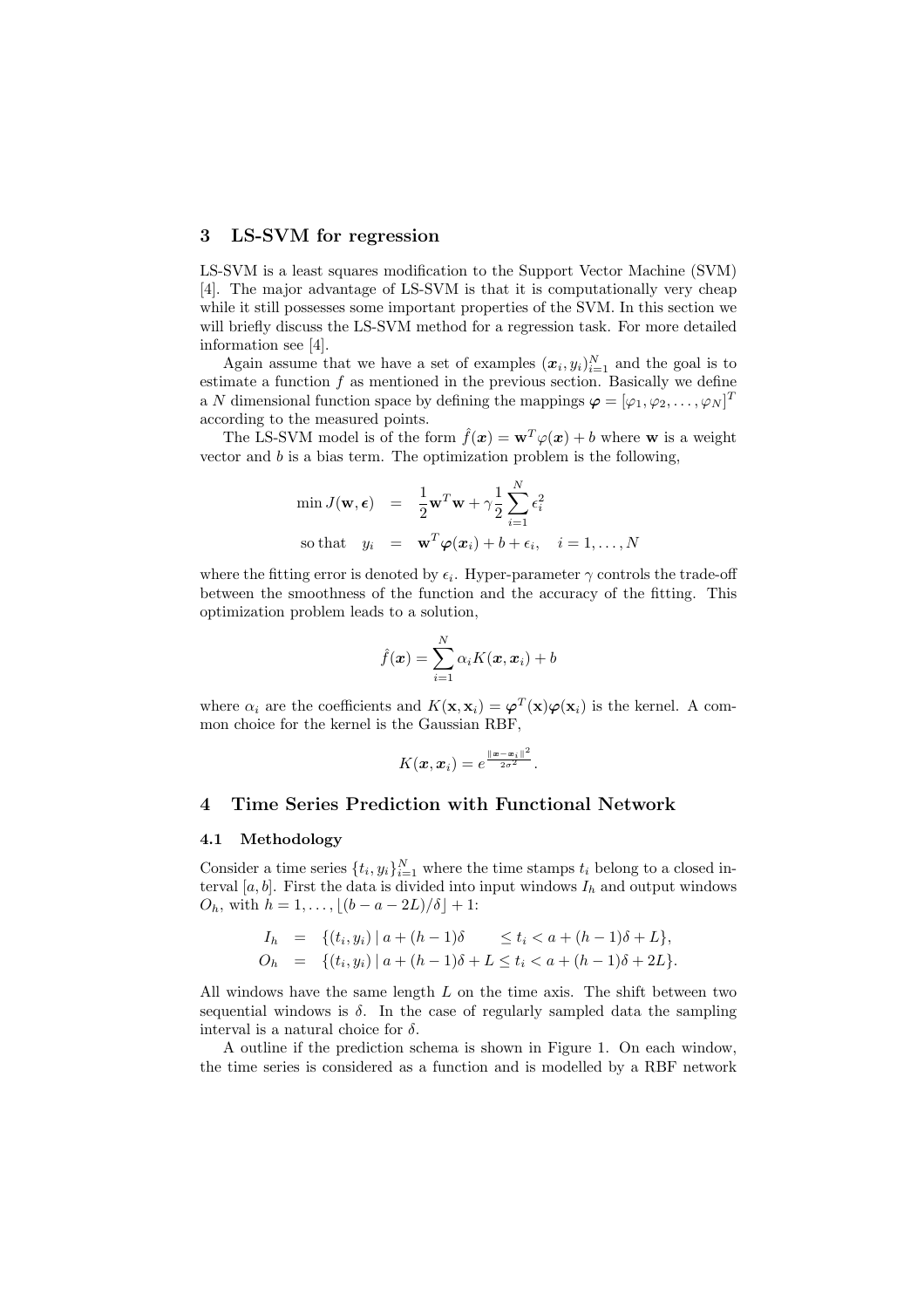

Fig. 1: Prediction method. First a RBF regressor is fitted to the data points. The prediction in done in the function space using LS-SVM. Thus the output is also a set of coefficients.

with Gaussian kernels. The centers of the kernels are equally distributed on an interval 10 per cent wider than the window. This ensures that the function  $\hat{f}$ can be monotonically increasing at the borders of the window. In other words the model is

$$
\tilde{f}(t) = \sum_{i=1}^{q} w_i K(t, t_i),
$$

where  $t_i$  are the fixed centers and q is the number of kernels. Furthermore a regularization term  $\mathbf{w}^T \mathbf{w}$  is used in the fitting to prevent overfitting [5].

The fitting coefficients are transformed using the Choleski decomposition as mentioned in Section 2. The obtained sets of input and output coefficients are denoted as  $\mathcal{I}_h = \boldsymbol{\omega}(I_h)$  and  $\mathcal{O}_h = \boldsymbol{\omega}(O_h)$  respectively.

Finally a prediction mapping  $P : \mathcal{I}_h \mapsto \mathcal{O}_h$  in the function space is trained with LS-SVM. The kernel is also a Gaussian RBF. Since the dimension of the output is  $q$ , we are actually training  $q$  separate LS-SVM regressors for each dimension. The performance of the prediction is evaluated in a separate validation set. The mean square error at the known data locations is used as an error measure.

#### 4.2 Optimizing parameters

There are basically four unknown parameters involved in the window function fitting: the window length L, number of kernels q, width of the kernels  $\sigma$  and the regularization parameter  $\gamma$ .

These parameters are optimized with a grid search. A predefined set of values is tested for each parameter. The parameter combination with the smallest Leave One Out (LOO) error is selected. Because we are exploring a four dimensional grid it is essential to speed up the testing process. For this purpose the fitting parameters are optimized using a k-NN approximator [7] [5] instead of LS-SVM. Since k-NN is computationally a very cheap method one is able to perform an larger search that would be feasible with LS-SVM. Of course the drawback is that the obtained parameters may not be optimal for the LS-SVM model.

Once the best fitting parameters are found a LS-SVM model is trained. The LS-SVM introduces two more unknown parameters  $\tilde{\gamma}$  and  $\tilde{\sigma}$ . These parameters are also optimized with a grid search using LOO error.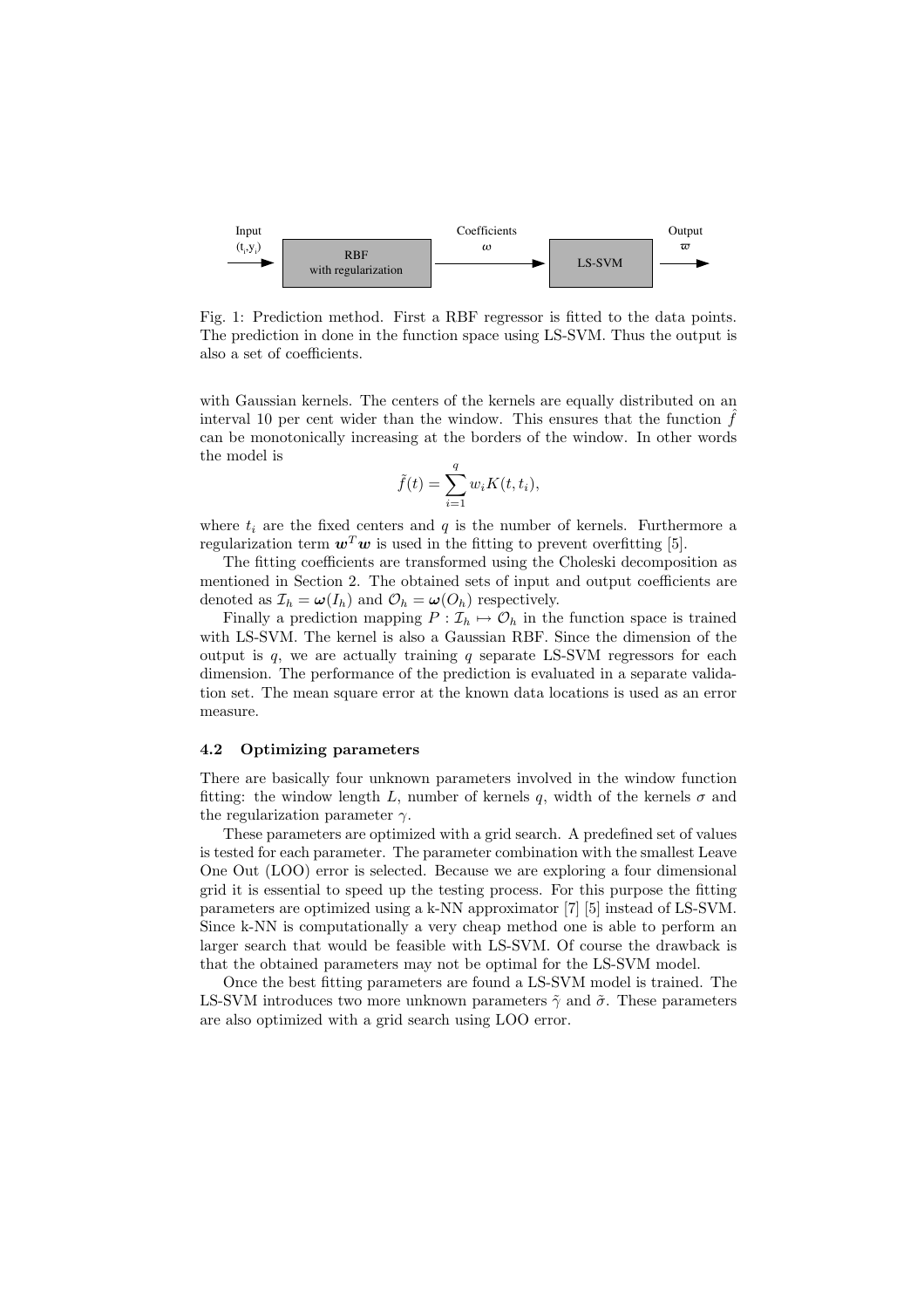# 5 Time Series prediction Application

## 5.1 Darwin dataset

The proposed prediction schema was tested with the Darwin dataset. It contains monthly values of sea level air pressures measured between years 1882 and 1998. An example of the data is shown in Figure 2 a). The first 1300 values of total 1400 were used for training and the remaining 100 values were used for validation.

Darwin dataset is constantly sampled. To experiment with missing data we randomly removed 33 per cent of the data points in the training set. In this experiment the mean square error was evaluated only in the first available data point.



Fig. 2: a) Darwin dataset. b) Example of prediction.

## 5.2 Results

We performed several grid searches with k-NN model to tune the four fitting parameters. Figure 2 b) shows and example of the prediction with the best model (See Table 1). On the left there are the input data points and the input function while the correct output function and corresponding data points are on the right. The predicted output is marked with a solid line. A LS-SVM model was trained using these parameters. For reference the k-NN prediction was tested also without any data loss. The results are shown in Table 2.

| 27.1 | χ, | 1.70 | 348 | 25 |
|------|----|------|-----|----|

Table 1: The best parameter setup for k-NN prediction with 33 % dataloss.

First of all it should be noted that the k-NN performance is very good when no data has been removed. Only the best conventional methods can reach better